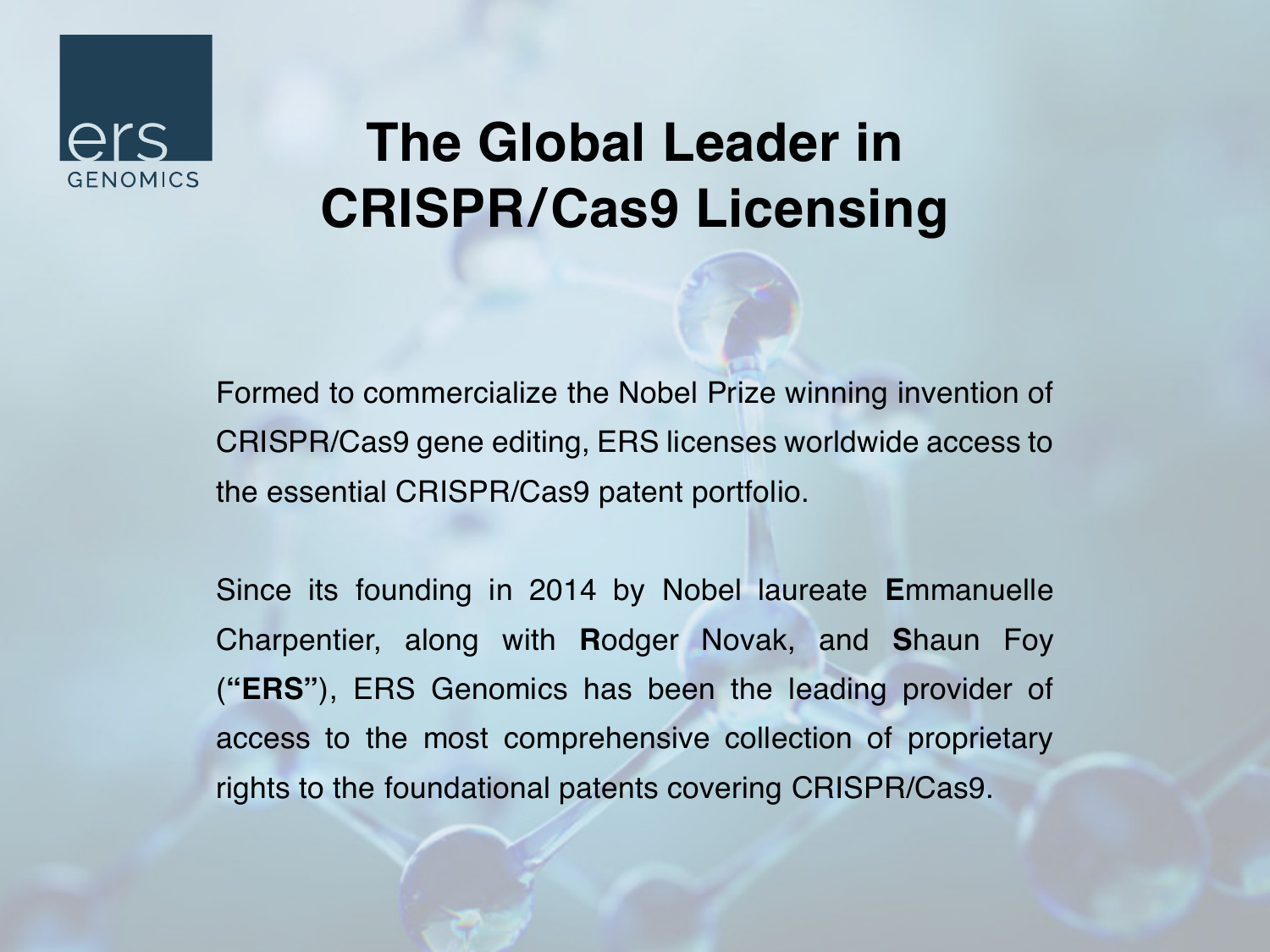

### **CRISPR/Cas9: A Revolutionary Genome Editing Technology**

**Nobel Prize in Chemistry awarded to scientists who discovered CRISPR gene editing tool for 'rewriting the code of life'** 

By Emma Reynolds and Katie Hunt, CNN Updated 9:54 AM ET, Wed October 7, 2020



The Nobel Prize in Chemistry has been awarded to Emmanuelle Charpentier and Jennifer A. Doudna for the development of a method for genome editing.

They discovered one of gene technology's sharpest tools: the CRISPR/Cas9 genetic scissors. Using these, researchers can change the DNA of animals, plants and micro-organisms with extremely high precision.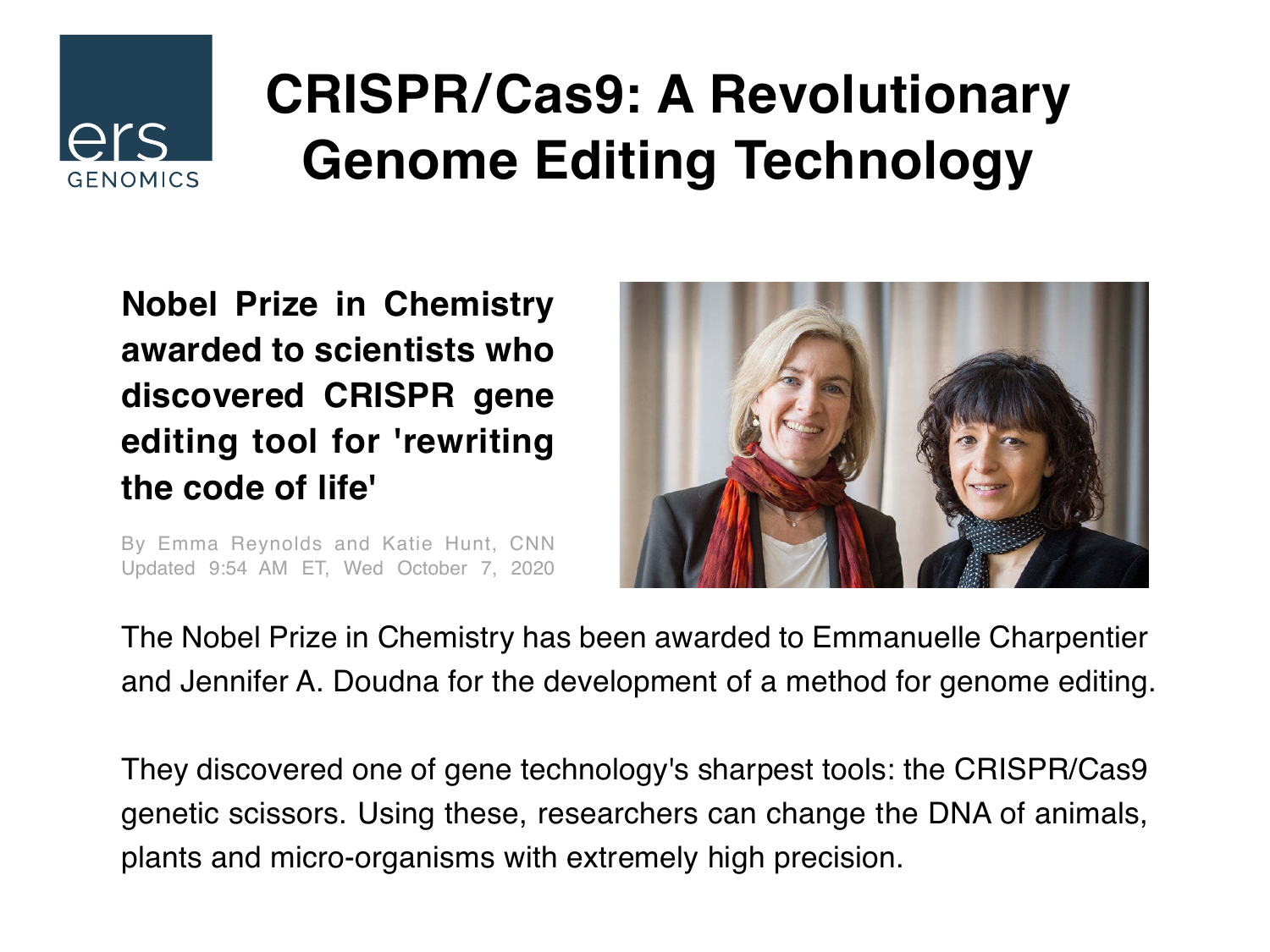# **GENOMICS**

### **The Essential Intellectual Property for the Practice of CRISPR/Cas9**

The CRISPR patent portfolio licensed via ERS (known as the CVC portfolio) is the most comprehensive collection of proprietary rights to the fundamental CRISPR/Cas9 gene editing platform. ERS grants non-exclusive licenses to a growing list of issued and pending patent applications globally, in all fields excluding human therapeutics.

Foundational patents have been awarded on the CRISPR/Cas9 technology globally with claims covering the following subject matter:

- Compositions and methods of using Cas9 with a guide RNA to form a CRISPR/Cas9 complex that binds a specified DNA sequence
- Various formats for delivering CRISPR/Cas9 complexes in cells of all types
- Use of the CRISPR/Cas9 complex to cleave DNA (resulting in knock-outs, insertions or mutations)
- Use of mutated Cas9 to 'nick' DNA (in place of cleavage) or to bring an effector domain to a specified DNA sequence to regulate gene expression in a cell
- Compositions of guide RNAs in a variety of formats including various lengths, chemical modifications, and base compositions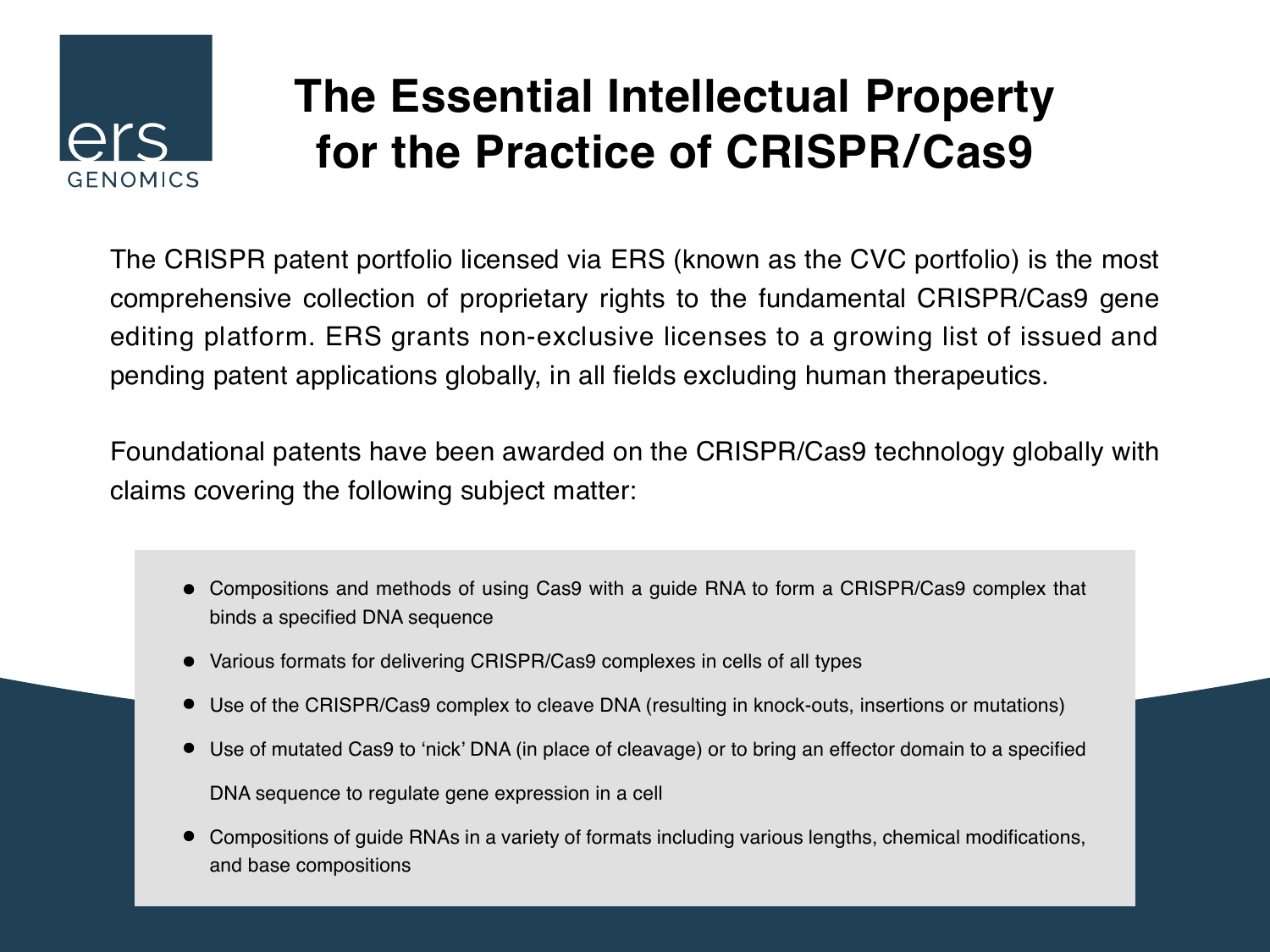### ers **GENOMICS**

### **Our World Patent Status**

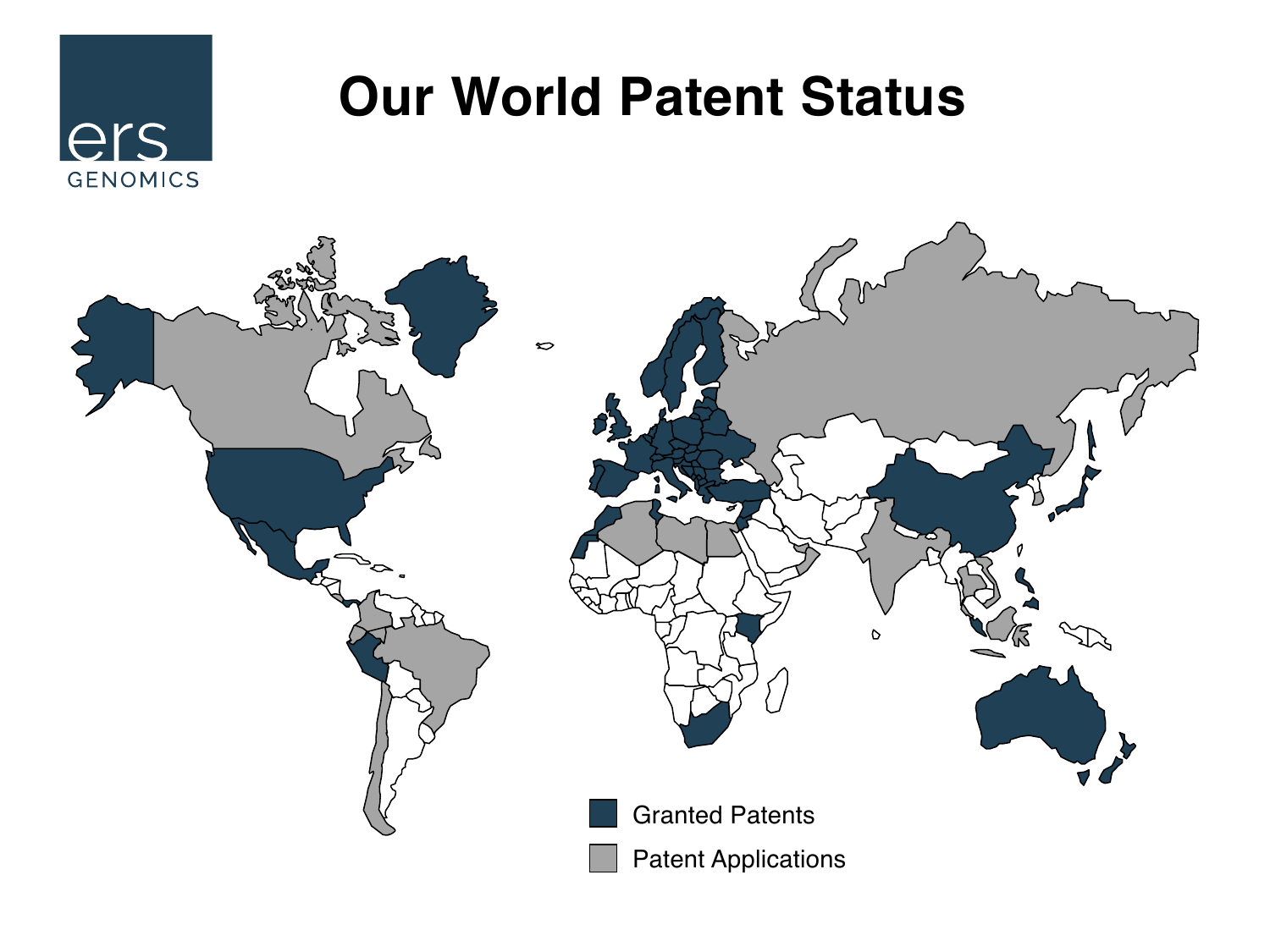### $\bigcap$ r $\bigcap$ GENOMICS

### **Empowering the CRISPR/Cas9 Platform Globally by Offering Nonexclusive Licenses in the Following Areas:**

#### **Pharmaceutical and Biotech Companies**

- Target discovery and validation •
- Development and GMP production of therapeutic proteins and vaccines
- High-throughput screening
- Diagnostics
- Animal models of disease •
- All internal R&D including sharing cell and animal models with collaborators



#### **Industrial and Synthetic Biology Applications**

- Internal R&D of microbial, fungal, and algal strains
- Strain optimization
- Commercial manufacturing using modified strains •
- Metabolic pathway engineering •



#### **Agriculture and Livestock Applications**

- All internal R&D for trait discovery and development •
- Creation and commercialization of modified strains for food and feed



#### **CROs, CMOs and Tools Providers**

- Cell lines for laboratory research and/or manufacturing •
- Animal models for laboratory research and/or manufacturing •
- Discovery and screening of novel drug targets •
- Target and pathway validation •
- Research tools, kits, and reagents
- GMP production of healthcare products •



#### **Companion Animal and Veterinary Applications**

- CRISPR based animal therapeutics •
- Manufacturing of therapeutic proteins and vaccines •
- Target discovery and validation •
- High-throughput screening

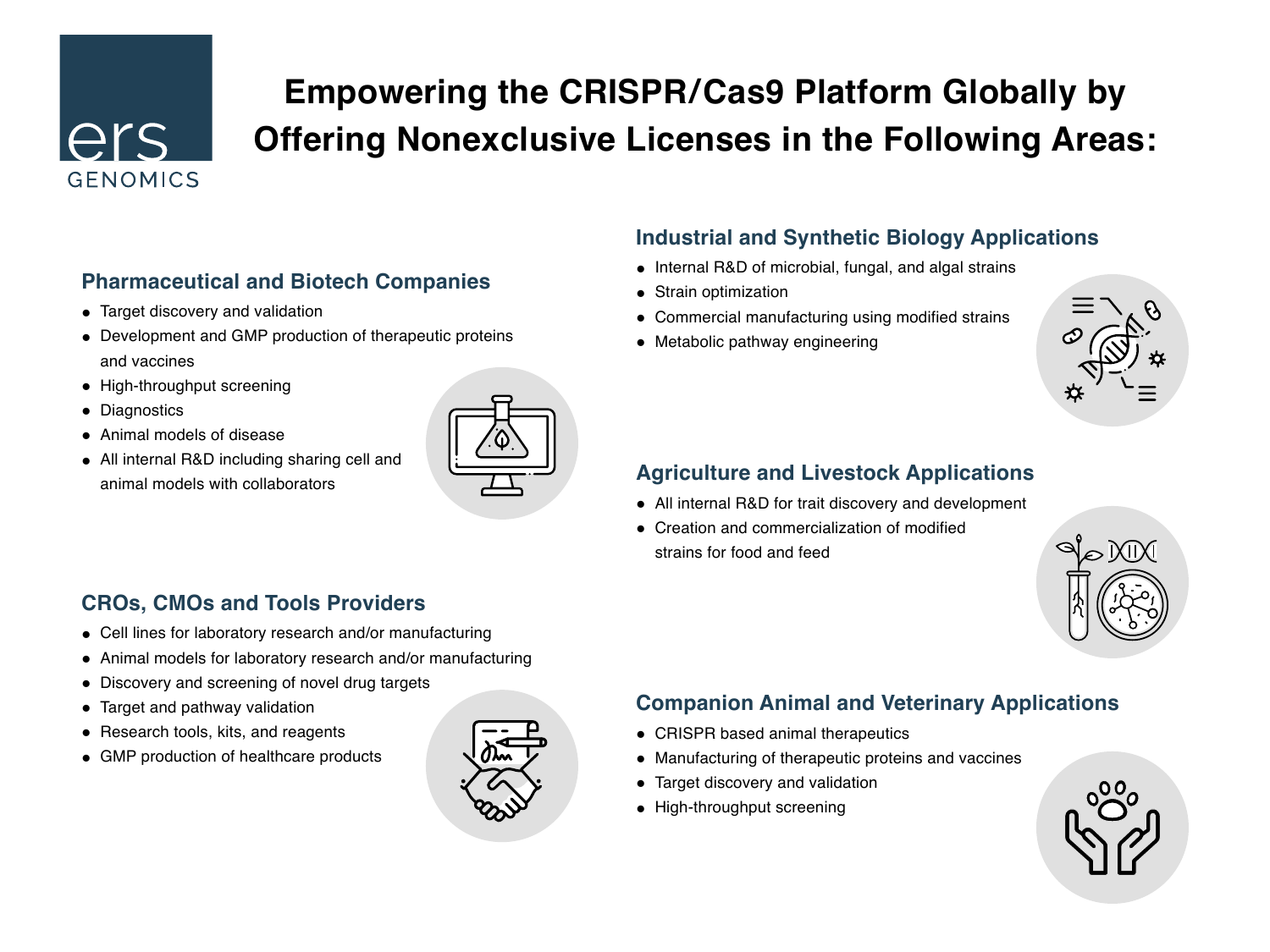